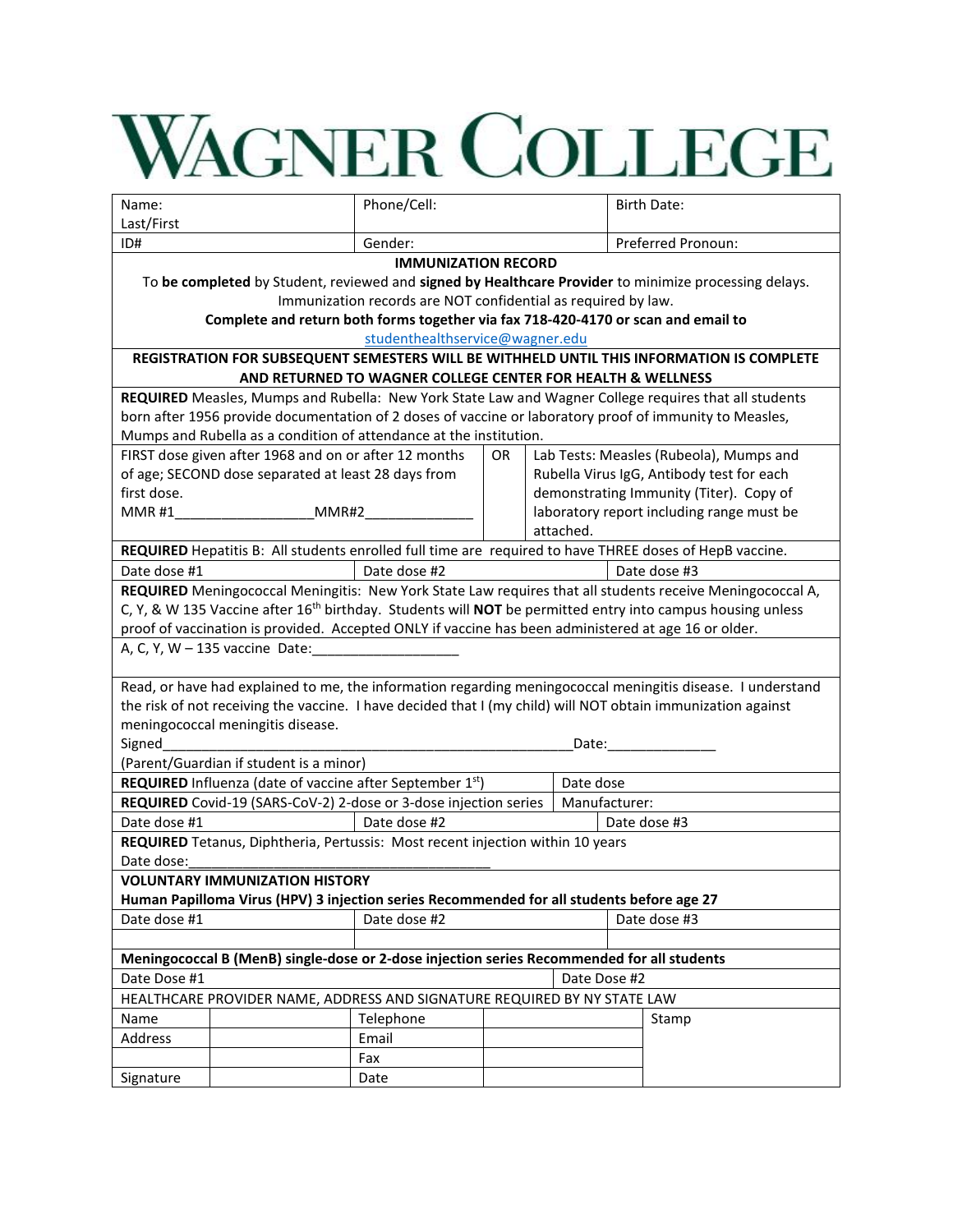# **WAGNER COLLEGE**

| Name:<br>Last/First | Phone/Cell: | Birth Date:                |
|---------------------|-------------|----------------------------|
| ID#                 | Gender:     | <b>Preferred Pronouns:</b> |

Required by all students. Please print clearly, as this form will be scanned into the patient's record.

# **PHYSICAL EXAMINATION**

#### (**Must Be Completed by Healthcare Provider**)

STUDENT: Please attach completed immunization record for provider information.

EXAMINER: Complete this form and confirm the immunization record.

This individual has been accepted at Wagner College. The information will not affect his/her status and will be used only as background for providing health care. With the exception of the immunization record, no part of this medical record will be disclosed or released without written client permission.

MEDICAL EXAMINATION (Required within the past year and prior to the first day of classes.)<br>Blood pressure: Rules: Rules: Rules: Rules: Rules: Meight: Weight

| Blood pressure: ___      | Pulse:        | Height:        | Weight:                  |  |
|--------------------------|---------------|----------------|--------------------------|--|
| VISION: Uncorrected Left | Right         | Corrected Left | Right                    |  |
|                          | <b>NORMAL</b> |                | <b>ABNORMAL FINDINGS</b> |  |
| <b>HEENT</b>             |               |                |                          |  |
| <b>NECK</b>              |               |                |                          |  |
| CARDIOVASCULAR           |               |                |                          |  |
| <b>LUNGS</b>             |               |                |                          |  |
| <b>BREASTS</b>           |               |                |                          |  |
| ABDOMINAL                |               |                |                          |  |
| <b>GENITO-URINARY</b>    |               |                |                          |  |
| MUSCULO-SKELETAL         |               |                |                          |  |
| NEUROLOGICAL             |               |                |                          |  |
| PSYCHOLOGICAL            |               |                |                          |  |
| <b>SKIN</b>              |               |                |                          |  |

Does the applicant have a history of emotional, psychological or psychiatric disorder?

Please list any allergies including reactions:

Please list any current medications and associated problems:

Examiner's Comments/Recommendations:

Is student able to participate in rigorous physical activity? \_\_\_\_\_ yes \_\_\_\_ no

| HEALTHCARE PROVIDER NAME, ADDRESS AND SIGNATURE REQUIRED BY NY STATE LAW |  |           |  |       |
|--------------------------------------------------------------------------|--|-----------|--|-------|
| Name                                                                     |  | Telephone |  | Stamp |
| <b>Address</b>                                                           |  | Email     |  |       |
|                                                                          |  | Fax       |  |       |
| Signature                                                                |  | Date      |  |       |

**Instructions to student: Complete and return both forms together via fax 718-420-4170 or scan and email to studenthealthservice@wagner.edu**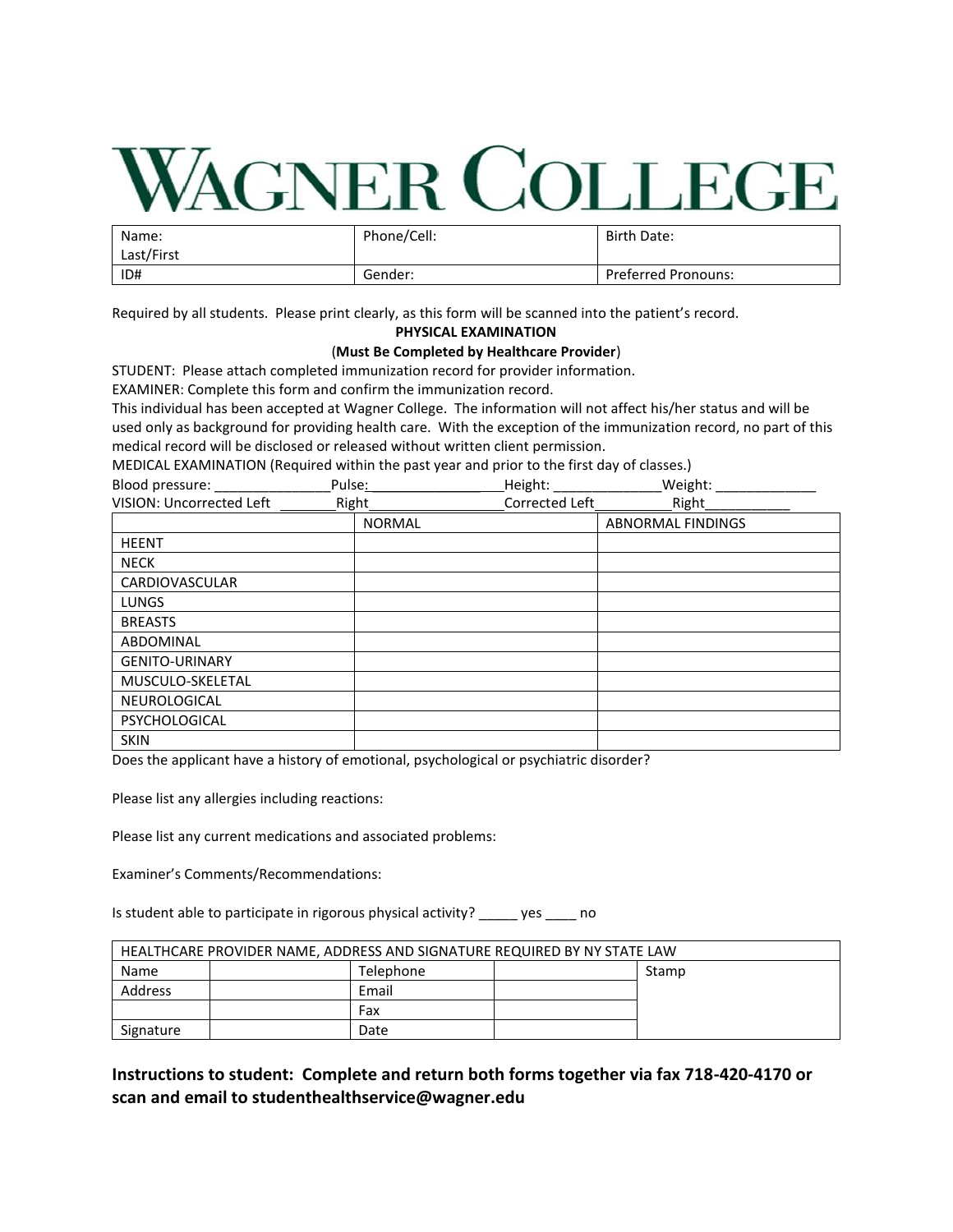# **Meningococcal Meningitis Immunization Response Form**

Wagner College Center for Health and Wellness Phone 718-390-3158, Fax 718-420-4170 email: [studenthealthservice@wagner.edu](mailto:studenthealthservice@wagner.edu)

NewYorkStatePublicLawsrequiresthat all college and university students enrolled for atleast 6 semester hours orthe equivalent persemester, or atleast4 semester hours per quarter, complete and return the following form to Wagner College Center for Health and Wellness Office.

## **Check one box and sign below.**

I have or my child has (for students under the age of 15):

Had the meningococcal meningitis immunization in your  $16<sup>th</sup>$  year or later. Date received:

## **To waive the meningitis vaccine.**

Read or had explained to me, the information regarding meningococcal meningitis disease. I understand the risk of not receiving the vaccine. I have decided that I (my child) will not obtain immunization against meningococcal meningitis disease.

| <b>Signed</b>                           | Date:                           |
|-----------------------------------------|---------------------------------|
| (Parent/Guardian if student is a minor) |                                 |
| Student name (print):                   | Student date of birth: $\angle$ |
|                                         |                                 |
| <b>Student Address:</b>                 |                                 |
|                                         |                                 |
| Student Phone Number:                   |                                 |